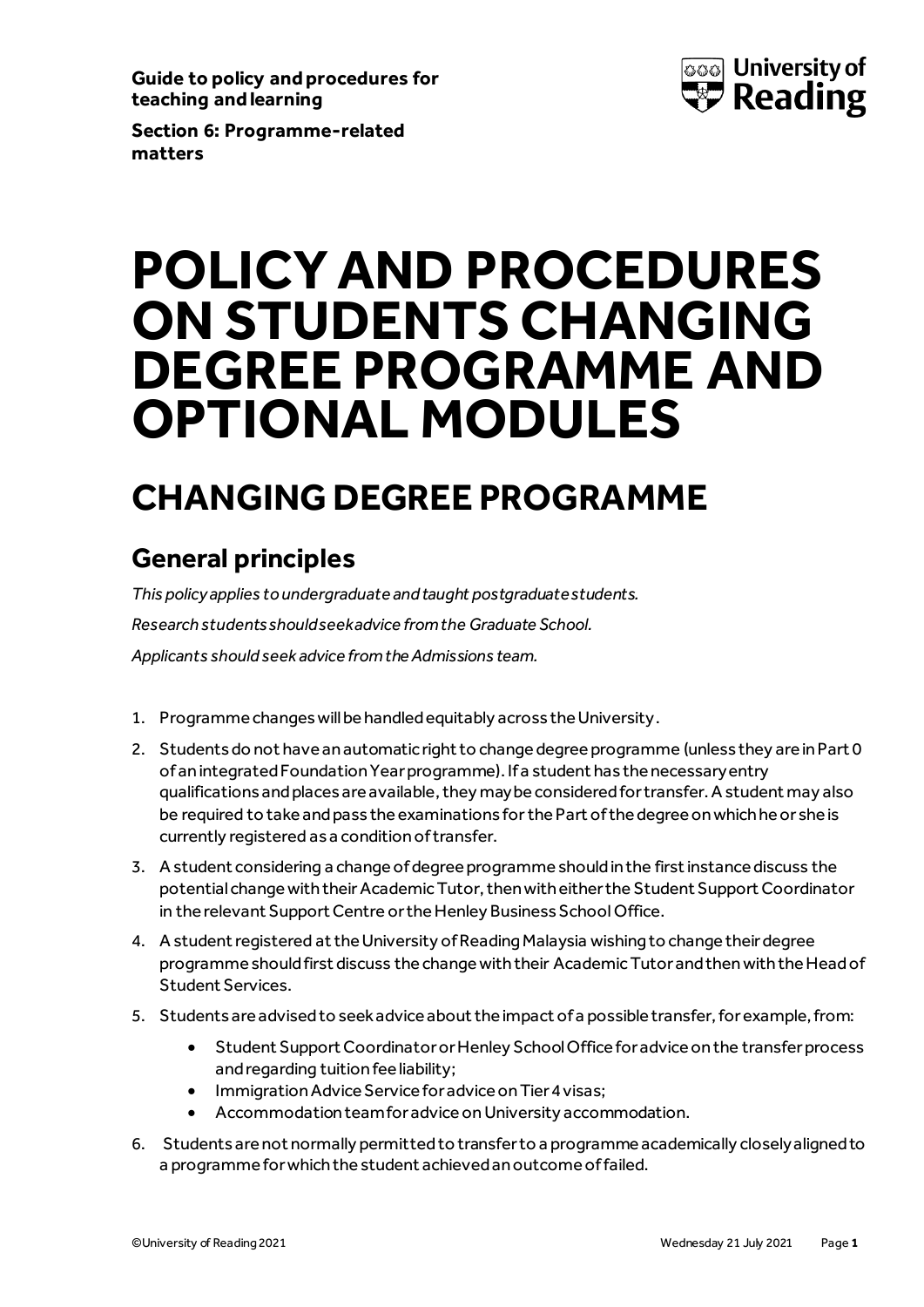#### **Policy and procedures on students changing degree programme and optional modules**

- 7. Students wishing to transfer from another institution shouldapply through the admissions process appropriate to the programme. Wherethese applicants have undertaken relevant prior learning, they should discuss the possibility o[f Recognition of Prior Learning \(RPL\)](http://www.reading.ac.uk/web/files/qualitysupport/RPL.pdf)<sup>1</sup> with Admissions.
- 8. Students wishing to transfer to another institution should in the first instance discuss the potential change with their Academic Tutor, the Programme Director and either the Student Support Coordinator in the relevant Support Centre or the Henley Business School Office, then with the other institution. Acceptance is at the discretion of the other institution. Students transferring to another institutionare required to withdraw from their studies at the University of Reading. Students who transfer to another institution will be provided with a transcript of their marks.
- 9. Requests which are supported by the School must be approvedby the Teaching & Learning Dean or the Academic Director of Teaching and Learning for programmes delivered at international branch campuses in the following circumstances:
	- a. In-year transfers beyond Week 3 of the Autumn Term (UK campus) or Term 1 (International Branch Campus) for any changes which are not permissible in line with the module selection process; or
	- b. Any requests for transferwhich fall outside the normal procedures for transfer.

## **New entrant transfers during Weeks 1 to 3**

10. New entrants to undergraduate and taught postgraduate programmes wishing to request a change to their degree programme **before the end of Week 3 of the Autumn Term (UK campus) or Term 1 (International Branch Campus)** should, after consultation with their School, complete a Request to Transfer Degree Programme during weeks 1 – 3 form available from the Support Centre or Henley Business SchoolOffice. The Support Centre or Henley Business SchoolOffice will liaise with the central Admissions Office before the transfer is approved (the Admissions Office will apply the normal criteria for entry onto the programme). Transfer will be possible only if any required changes to modules are permissible in line with the module selection process.

### **Transfers at the same or next Part**

- 11. In-year transfers beyond Week 3 of the Autumn Term (UK campus) or Term 1 (International BranchCampus)will normally be permitted only if any changes to modules are permissible in line with the module selection process; any exceptions require approval by the Teaching & Learning Dean, or the Academic Director of Teaching and Learning for programmes delivered at international branch campuses.
- 12. Students wishing to change to a different degree programme **at the same or next Part** should check that that they have taken the relevant compulsory/qualifying modules and met the progression requirements for the relevant part(s) of the degree, this will be confirmed by the Support Centre. After consultation with their School, the student should completea Request to [Transfer Degree Programme form](http://student.reading.ac.uk/essentials/_the-important-stuff/rules-and-regulations/changing-your-degree-programme.aspx)<sup>2</sup> which must also be checked and confirmed by the School Director of Teaching & Learning (or their nominee) of the degree programme which the student wishes to enter. The completed form should be submitted to the Henley Business SchoolOffice or the Student Support Coordinator in the relevant Support Centre. Final approval will be dependent on whether the student has taken the relevant compulsory/qualifying modules and passed the relevant part(s) of the degree.

<sup>1</sup>www.reading.ac.uk/web/files/qualitysupport/RPL.pdf

<sup>2</sup> http://student.reading.ac.uk/essentials/\_the-important-stuff/rules-and-regulations/changing-your-degreeprogramme.aspx